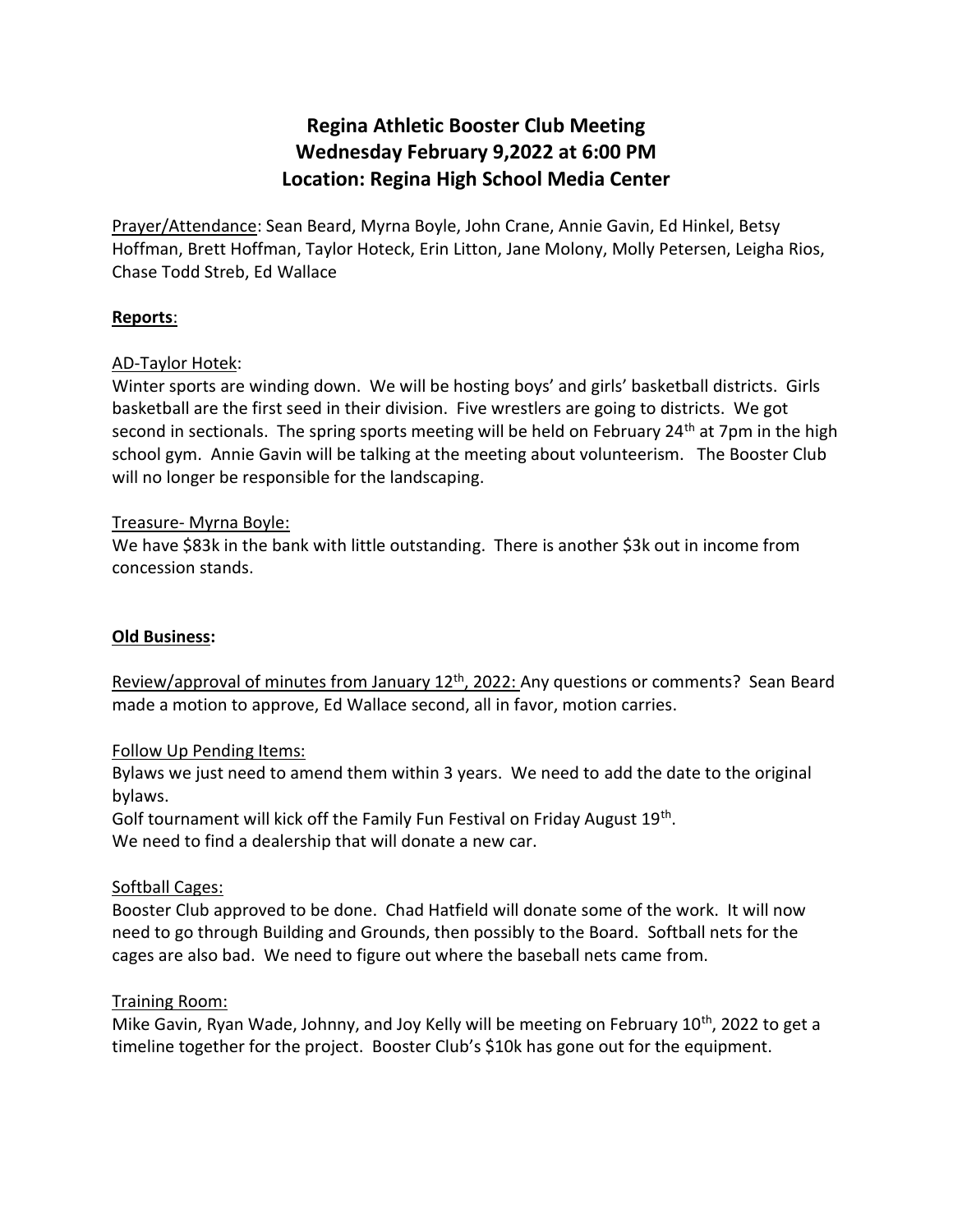# Fish Fry:

Brett Hoffman and Molly Joss are heading up the fish fry this year. They are getting pricing and it is more expensive than years prior. The supply chain for some items are going to be more difficult as well. We will be cutting back on options, raising prices, and control costs to help make it more profitable.

Looking into an online simple ordering system as well for the carry out.

Sean talked to Joy and she was fine with having it back in person. Sean Beard made motion to approve in person, Ed Wallace second, all in favor, motion carries.

# Committee and Volunteers:

Annie is going to oversee the committees and helping fill the spots. RAN committee will be tougher to fill as we need technical and salespeople. Talked about having it linked with the students that do the broadcasting or managers for each sport. We will mention that at the spring sports meeting. We need to come up with instructions on how to get the RAN network going and have them with the equipment.

The spirit store committee was added to the list.

# **New Business:**

## New Member:

Sean Beard made motion to approve John Crane joining the Booster Club, Erin Litton second, all in favor, motion carried.

## Patio Reservations:

We need to have patio reservations go through the Booster Club like it has in the past. This year the patio has already been reserved for the gala first week, hall of fame, and volunteer award. Looking into bringing back option to pay to reserve it for the games that it is not taken.

## Basketball Slam Fundraiser:

Basketball Slam is like Benchwarmers but a scratch ticket. This program can be done online. We would get 60-70% of the profits. If we are going to do it we need to move on it quickly.

## Grillers Appreciation:

Ed Hinkel made motion to approve \$100 each for the 3 long tenured grillers for the football games and fish frys, Sean Beard second, all in favor, motion carried.

## Volunteer System:

Winter sports first time with the new system seemed to go okay. Taylor and Carolyn will be watching to see if they have enough volunteers for the night, so Amy Mills won't need to find people at the last minute.

Erin Litton mentioned having a concession cart with some basics chips, candy, bottled water, Gatorade for junior high games and smaller activities to make income.